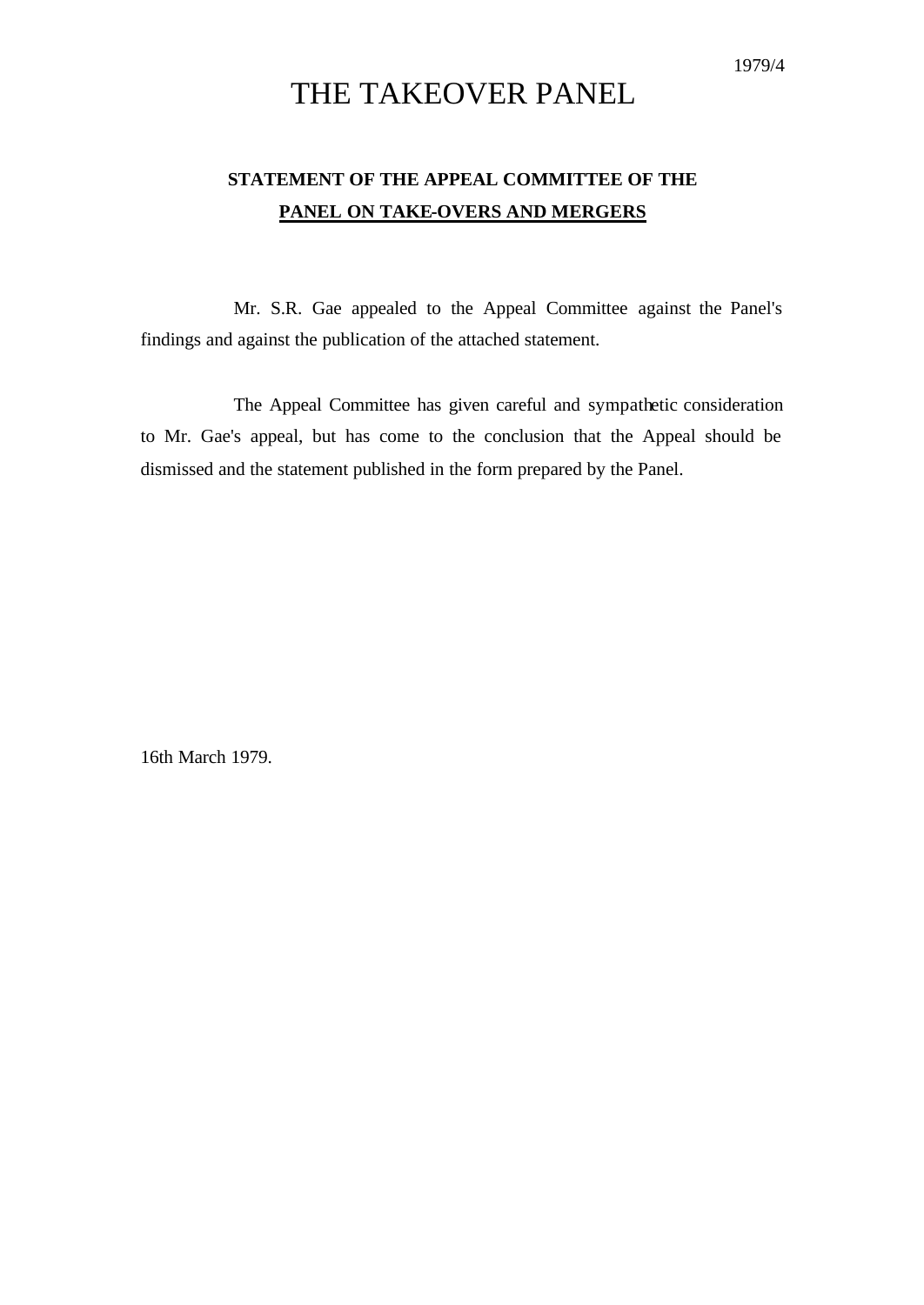## **Chaddesley Investments Limited ("Chaddesley")**

Following an investigation into dealings by The Stock Exchange and the Panel executive the Panel met to consider whether Mr. S.R. Gae, formerly the accountant of Chaddesley, was in breach of Rule 30 of the City Code when on 28th March 1978 he bought an option to buy 25,000 shares in Chaddesley at 16<sup>1/2</sup> p. and on 28th April 1978 another option to buy a further 25,000 shares at 17 p.

Chaddesley is a listed company engaged in property investment and development which had an issued share capital at the beginning of 1978 of 3,705,920 ordinary shares of 25 p. each. It had not paid a dividend on its ordinary shares for ten years and had reported a loss before tax in nine of these ten years. Its shares stood at about 14 p. in the early months of 1978.

Mr. Gae joined Chaddesley in July 1977 as the company's accountant and the full-time staff consisted of Mr. Gae and a secretary. Mr. Gae reported to Mr. R.J. Wade, company secretary and a director, who came to the office for one or two days a week.

At the board meeting of Chaddesley on 20th February, 1978, at which Mr. Gae was present, Mr. D. Ellman the chairman of the company reported that a Swiss company, CAPI S.A. Compagnie Auxiliaire pour l'Industrie ("CAPI"), which held about 38% of the capital of Chaddesley, had received an approach to sell its holding and, subject to the price being right, had made a decision in principle that it was prepared to sell. Mr. Ellman was CAPI's representative on the Chaddesley board. Mr. Gae has accepted that the knowledge which he had gained at the board meeting on 20th February meant that at that time it would have been improper for him to deal in Chaddesley shares.

Mr. Gae was dissatisfied with his job and indicated an intention to leave. In late March one of the directors, Mr. A.W. Aronsohn, at the instance of Mr. Ellman, who was resident in South Africa, tried to persuade Mr. Gae to remain. According to Mr. Gae, Mr. Aronsohn used the argument that CAPI would play an important role in the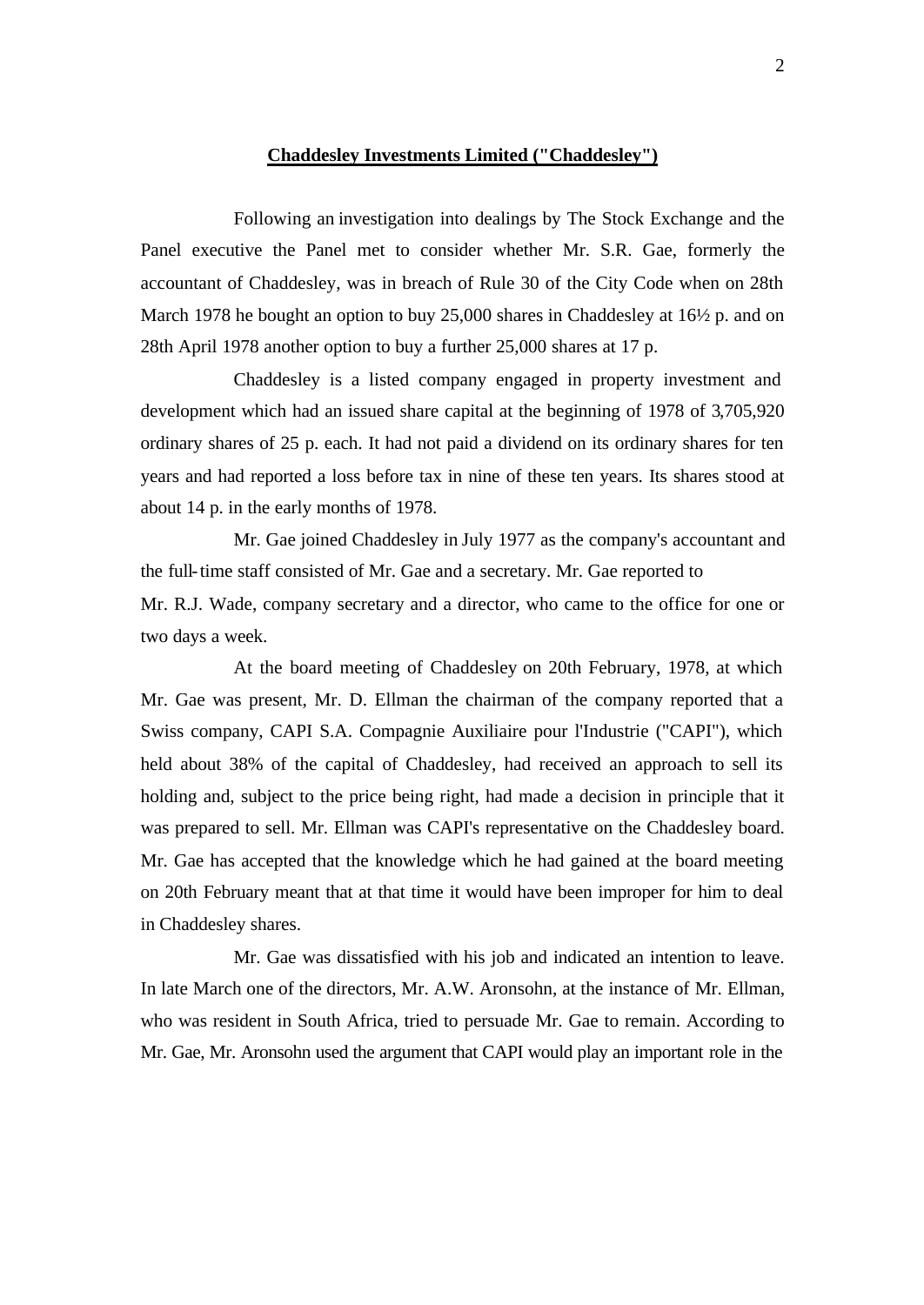development of Chaddesley, and Mr. Gae says that he assumed this to mean that CAPI was not persisting in its intention to sell a substantial number of shares and thus he was relieved of any continuing restraint on dealings. Mr. Aronsohn denies that he made any such statement. Mr. Gae also had a conversation on the telephone with Mr. Ellman at about the same time and Mr. Gae contends that from this conversation, too, he inferred that CAPI was no longer a seller of its shares. Mr. Ellman has written with his own recollection of the discussion but this does not include any suggestion that CAPI was not intending to sell its shares.

On 28th March Mr. Gae telephoned a firm of stockbrokers dealing in options and asked for a quote in options over several securities, including Chaddesley. He indicated that he was interested in buying 50,000 Chaddesley call options and he bought 25,000 at 2 p. with an exercise price of 16½ p. and left a limit with the brokers for a further 25,000 at the same price. Mr. Gae says that he interpreted a message from the broker that the further 25,000 could be obtained only at 2¼ p. as referring to a cancellation of the first order. Mr. Gae says that it was not till mid May that he found that he had dealt in 25,000 options on 28th March. The brokers considered that the first bargain was made and they held him to it.

On 21st April Mr. Gae gave a month's notice to his company and he left Chaddesley's employment on 23rd May. On the afternoon of 28th April Mr. Gae purchased through the same firm of stockbrokers a further 25,000 call options at 2¼ p. with an exercise price of 17 p. Mr. Gae did not inform the board of Chaddesley of his dealings until 17th May, after he had learnt of The Stock Exchange investigation into dealings. Mr. Gae called the two options on their respective declaration days of 22nd June and 20th July (the shares having been suspended since 5th May) and had to obtain from relatives a considerable amount of the sum required. Mr. Gae admitted to us that his previous dealings in shares had been in much smaller amounts and that he had not previously bought options.

The controlling shareholders in a private company, Greycoat Estates Investments Limited ("Greycoat"), had shown an interest in acquiring some or all of the CAPI holding in Chaddesley and, following a preliminary announcement and a suspension of dealings in the shares on 5th May, it was announced on 2nd June that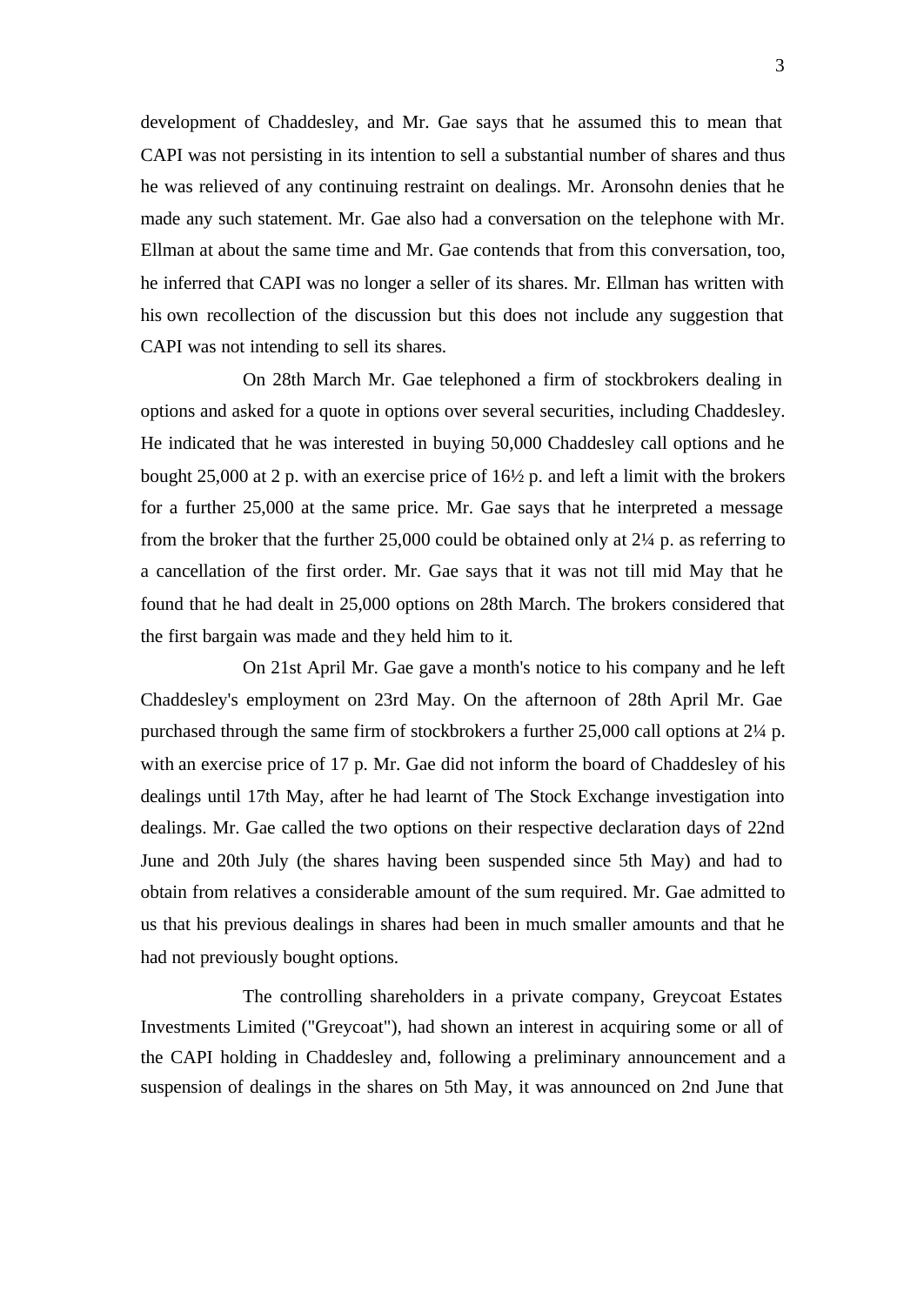agreement had been reached for the Greycoat controlling shareholders to acquire CAPI's 38% holding at 16½ p. and that Chaddesley would acquire Greycoat in return for shares in Chaddesley. As a result they would come to hold at least 68% of the enlarged Chaddesley equity and had to make an offer for the remaining shares at  $16\frac{1}{2}$ p. When dealings resumed on 8th August, the shares of the reconstituted company stood at 45 p.

Mr. Gae said that he bought the options because he thought highly of Chaddesley's prospects and because he knew from his work as accountant that the company was doing well in the year to 31st March 1978. This is a most unsatisfactory explanation since it means that Mr. Gae bought on the strength of confidential information acquired in the course of his employment. We consider, however, that this excuse - open to serious objections in itself - cannot be regarded as a sufficient explanation of Mr. Gae's very substantial purchases of options to buy Chaddesley shares at an all in cost in excess of the then current price of the Chaddesley shares. Mr. Gae admits to knowing of CAPI's desire to sell their 38% holding and we are satisfied that he was aware that the probable result was a chain of events that would lead to the company being reconstituted under fresh and vigorous management. The most probable consequence of the sale of the 38% holding was, as in fact happened, the creation of a Rule 34 obligation to make a mandatory bid. Mr. Gae must be regarded as being privy to these negotiations and what he did was certainly contrary to Rule 30. The Panel did not consider that it excused Mr. Gae at all that the eventual improvement in the Chaddesley share price stemmed not from the terms of the Rule 34 offer as such but from the identity of the two new controlling shareholders and the assets which were to be injected. The fact was that Mr. Gae knew that things were in train which were liable to be beneficial to shareholders and the Panel considers it is irrelevant that the exact shape of the deal which finally emerged may not have been within the scope of Mr. Gae's knowledge at the time he dealt.

Mr. Gae's conduct merits severe censure and he has agreed to pay to a charity approved by the Panel more than 80% of the net gain arising out of the two purchases of options on Chaddesley shares.

Mr. Gae has said that, although the original purchase of options was his alone, he borrowed from members of his family so that the options could be exercised, on the understanding that his relatives would participate in the profit arising from the two